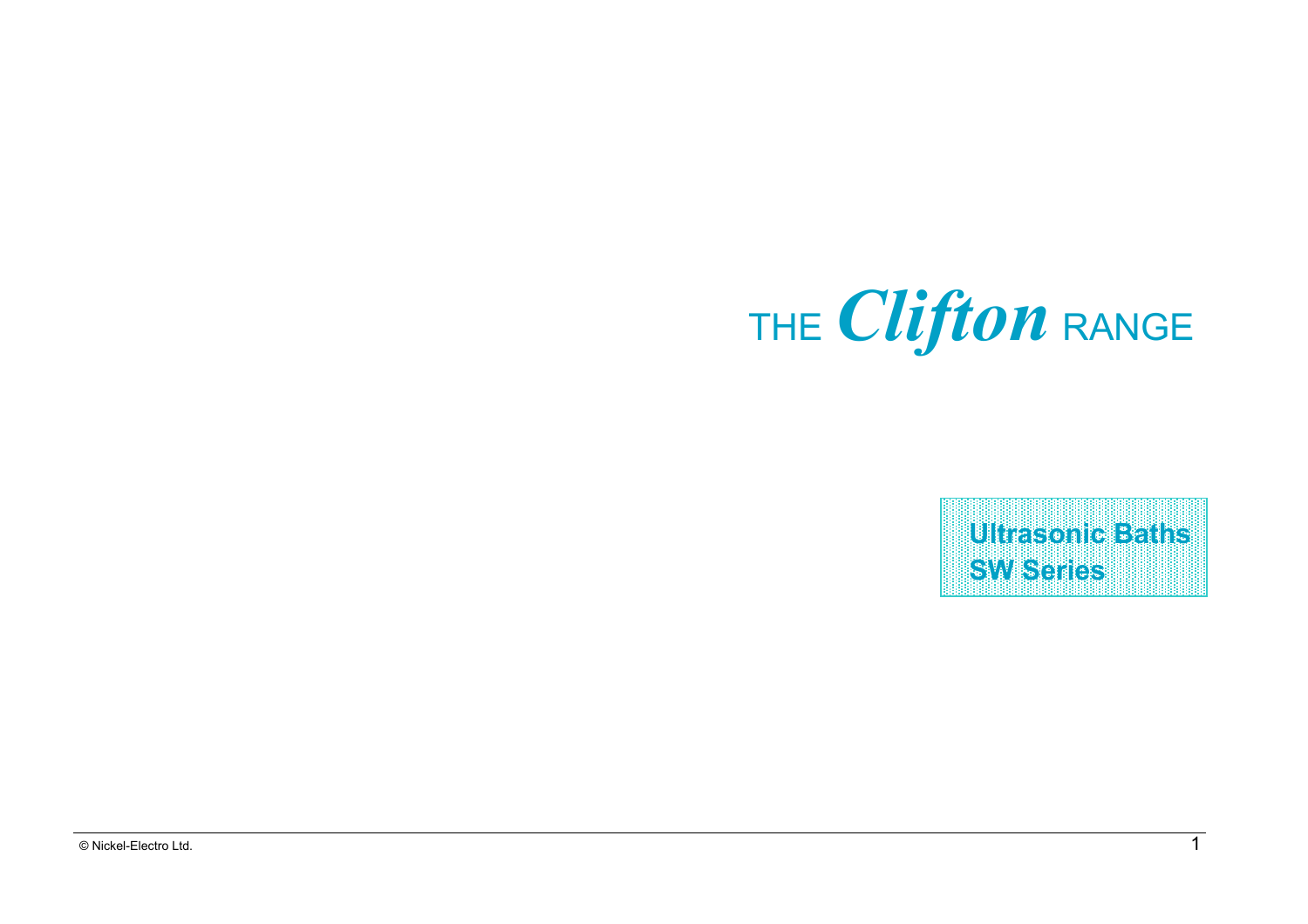## **Contents**

| 1. Safety Warnings                          | 3  |
|---------------------------------------------|----|
| 2. Product Features                         | 4  |
| 3. Delivery Volume                          | 4  |
| 4. Technical Details                        | 5  |
| 5. CE Conformity                            | 5  |
| 6. Unit Description                         | 6  |
| 7. Initial Operation/Putting Into Operation | 7  |
| 8. Operation                                | 8  |
| 9. Cleaning Process                         | 9  |
| 10. Maintenance/Care/Repair                 | 9  |
| 11. Putting Out of Operation                | 9  |
| 12. Portable Appliance Testing              | 10 |
| 13. Warranty                                | 10 |
| 14. Manufacturers Contact Information       | 10 |
| 15. Accessories – Lids and Baskets          | 11 |
| 15. Accesories – Fluids                     | 12 |
| 16. Spares                                  | 13 |
| 17 Declaration of Conformity                | 14 |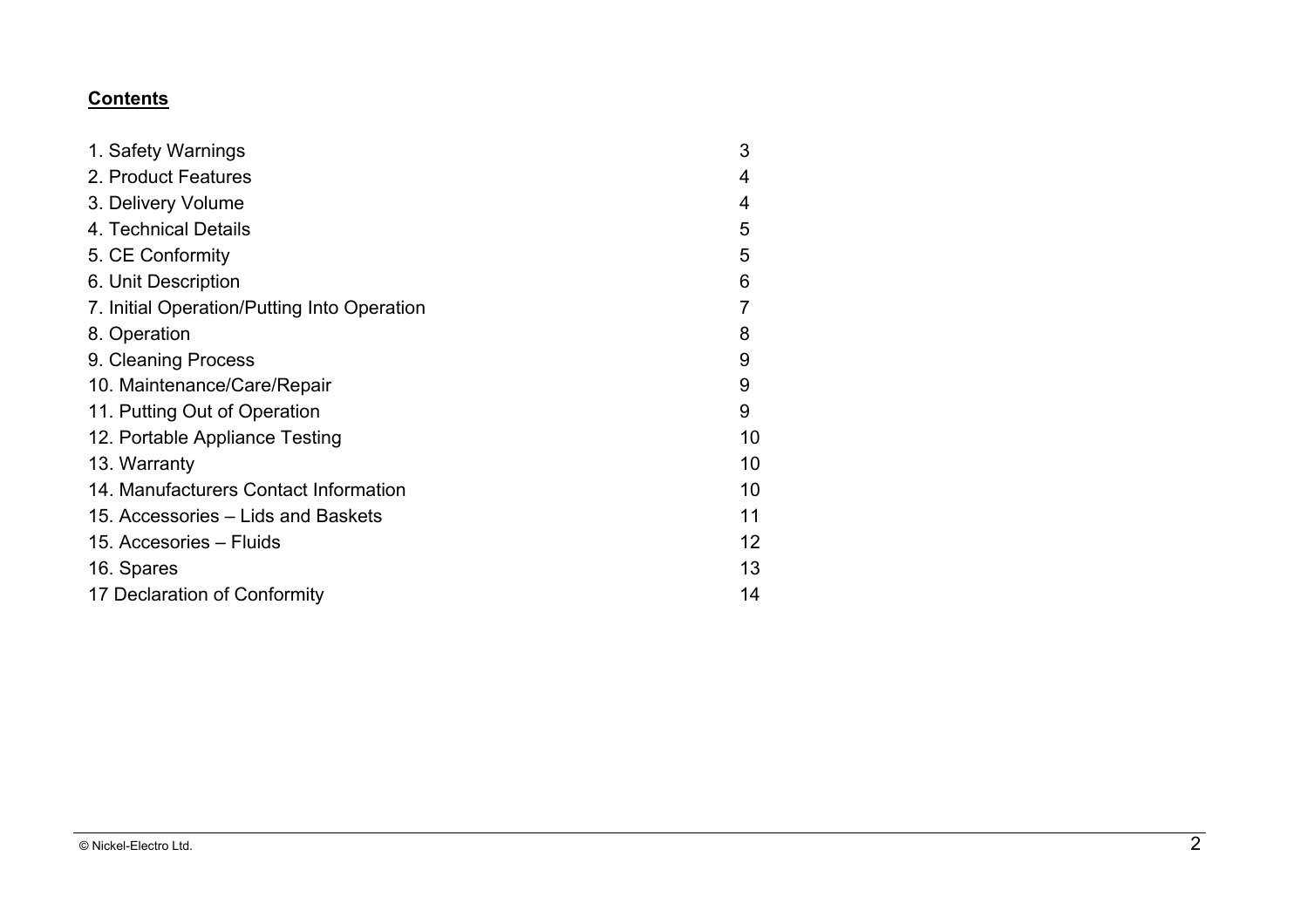| 1. Safety warnings                                                                                                                    |
|---------------------------------------------------------------------------------------------------------------------------------------|
| Carefully read the safety warnings before you operate the unit.                                                                       |
| The ultrasonic bath has been designed for treating items in liquids only.                                                             |
| The unit must be operated by instructed staff; observe and follow the operating instructions.                                         |
| <b>Risk of electrocution!</b>                                                                                                         |
| Connect the unit to a grounded shock proof socket only!                                                                               |
| Do not open the unit!                                                                                                                 |
| For operation place the unit on a dry and stable work surface.                                                                        |
| Do not immerse or rinse the unit with water.                                                                                          |
| Pull the mains plug out in case of any malfunction.                                                                                   |
| Risk of fire and explosion!                                                                                                           |
| Do not operate the unit with flammable cleaning media!                                                                                |
| Risk of damage to the transducer tank!                                                                                                |
| Do not put any acids (HCI, etc) or chlorides into the stainless-steel tank!                                                           |
| Do not place any items directly on the tank floor!                                                                                    |
| Risk of burning and scalding!                                                                                                         |
| Tank, housing and cleaning liquid can heat up considerably, particularly if its heating!                                              |
| In permanent operating mode temperatures exceeding 80 °C can be reached.                                                              |
| <b>Avoid sound transmission</b>                                                                                                       |
| Do not reach inside the cleaning liquid or touch sound-carrying parts (tank, basket, cleaning items, etc.) during operation.          |
| <b>Noise emission!</b>                                                                                                                |
| Ultrasonic units can produce annoying sounds.                                                                                         |
| Wear personal ear protection devices when working close to an ultrasonic unit, which is operated without cover.                       |
| Emission data for operation with cover: < 70dBAU.                                                                                     |
| Exclusion of liability: The manufacturer cannot be held liable for damages on persons, equipment or cleaning items caused by improper |
| use and non-observance of the Operating Instructions. The operator is responsible for the instruction of the operating staff.         |
| For any queries please contact your supplier or Nickel-Electro Ltd.                                                                   |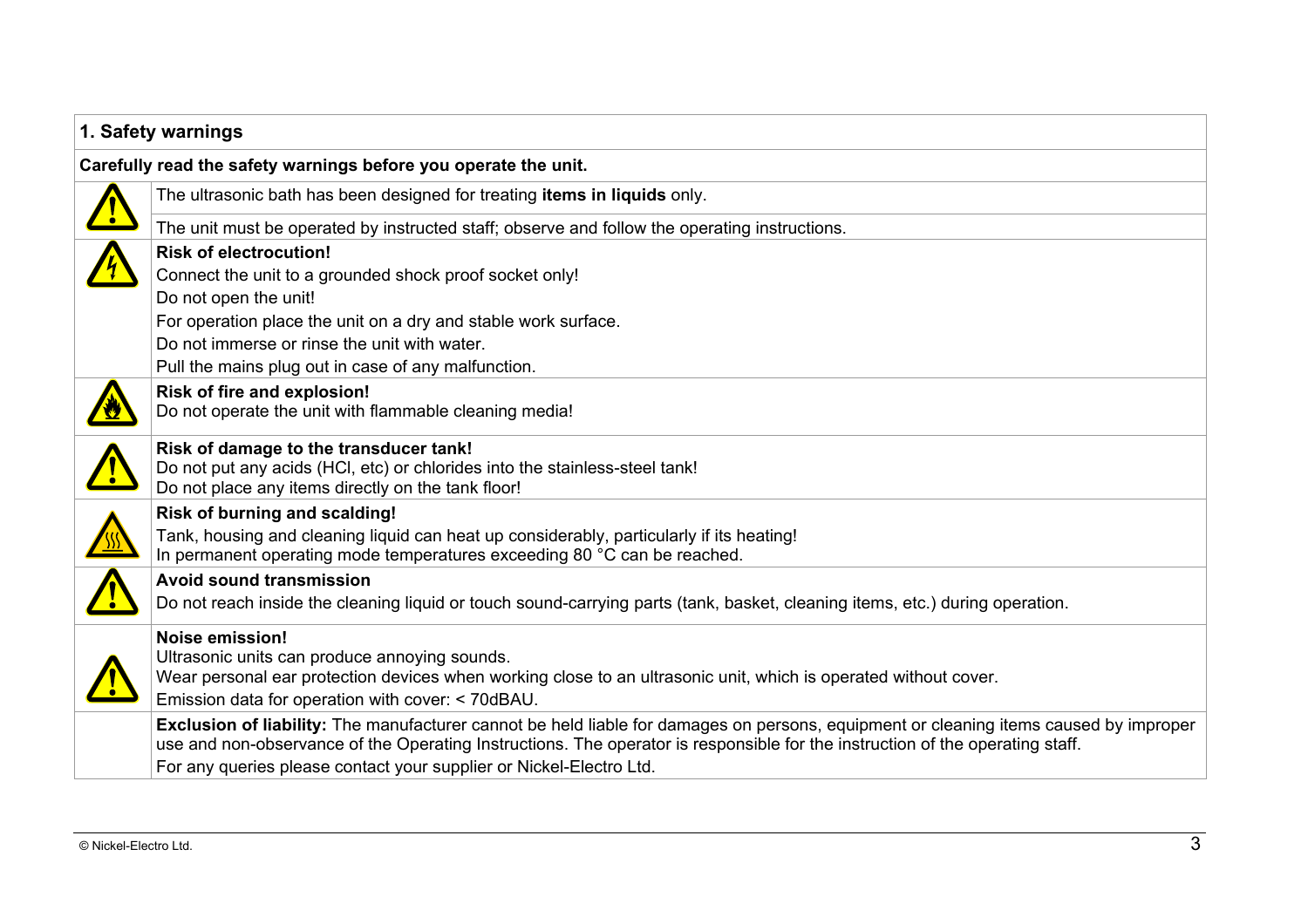### **2. Product features**

■ Transducer tank made of cavitation-proof stainless steel.

- Housing made of stainless steel, easy to keep hygienically clean.
- Sandwich performance transducer systems.
- Sweep function for the perfect sound field distribution in the cleaning liquid.
- Degas function for the efficient degassing of the cleaning liquid and for special laboratory applications.
- Auto-Degas function for an automatic degassing cycle, e.g. after freshly mixed cleaning liquid has been filled.
- Quick drain on the unit back.
- Heating, safe to run dry.
- Temperature-controlled ultrasonic cleaning process starts automatically when preset temperature is reached. The cleaning liquid naturally mixes during heating up allowing a uniform temperature in the bath.
- Electronic controls.
- Indication of remaining cleaning time.
- Splashwater-proof operating panel.
- Plastic carrying handles.
- Automatic switch-off after 12 h operation (if no keys have been activated in this period) to prevent unintended permanent operation.
- Boost function for a power increase of the ultrasound by approx. 25 %.

## **3. Delivery volume**

SW Ultrasonic cleaning unit ■ Mains cable ■ Drain tube socket ■ Operating Instructions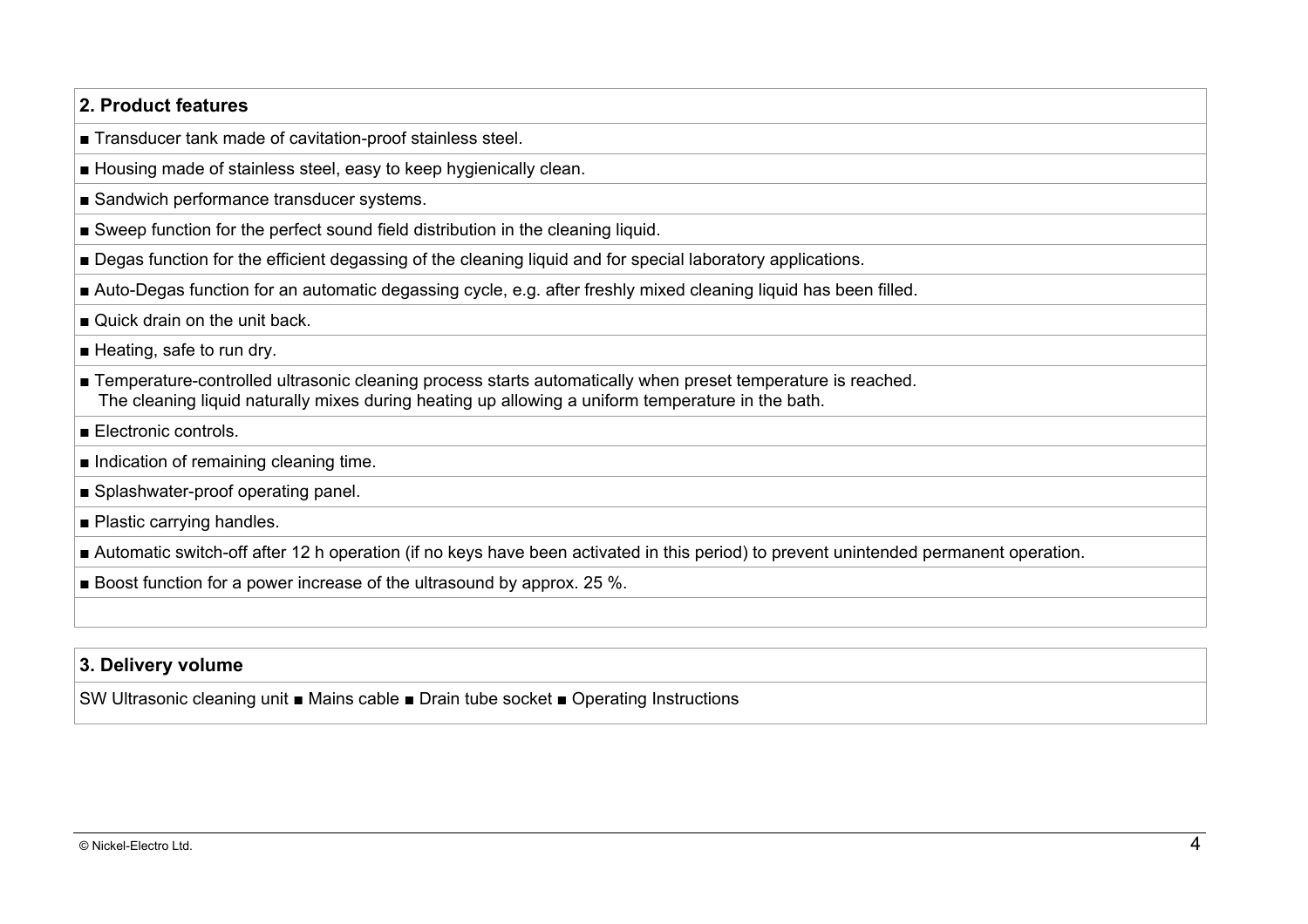| <b>4. Technical Details</b> |                  |                 |               |               |                        |                     |
|-----------------------------|------------------|-----------------|---------------|---------------|------------------------|---------------------|
|                             | Max. tank volume | Tank service    | Tank internal | Unit external | <b>Basket internal</b> | Weight (approx. kg) |
|                             | (approx. litre)  | volume (approx. | dimensions    | dimensions    | dimensions             |                     |
|                             |                  | Litre)          | WxDxH         | WxDxH         | WxDxH                  |                     |
|                             |                  |                 | (approx. mm)  | (approx. mm)  | (approx. mm)           |                     |
| <b>SW 12 H</b>              | 12.75            | 9.0             | 300x240x200   | 365x278x321   | 250x190x115            | 7.5                 |
| <b>SW 30 H</b>              | 28.00            | 20.6            | 505x300x200   | 568x340x321   | 455x250x115            | 11.0                |
| <b>SW 45 H</b>              | 45.00            | 35.0            | 500x300x300   | 615x370x467   | 455x270x194            | 25.0                |
| <b>SW 90 H</b>              | 90.00            | 75.0            | 600x500x300   | 715x570x467   | 545x450x250            | 42.0                |

|                | Mains voltage      | <b>Ultrasonic</b> | Power consumption | Ultrasonic power | Ultrasonic peak | Heating power $(W)$ |
|----------------|--------------------|-------------------|-------------------|------------------|-----------------|---------------------|
|                | variants (Vac)     | frequency (kHz)   | total (W)         | effective (W)    | max. (W)        |                     |
| SW 12 H        | 100-120<br>220-240 | 37                | 1000              | 200              | 800             | 800                 |
| <b>SW 30 H</b> | 100-120<br>220-240 | 37                | 1500              | 300              | 1200            | 1200                |
| <b>SW 45 H</b> | 200-240            | 37                | 2000              | 400              | 1600            | 1600                |
| <b>SW 90 H</b> | 200-240            | 37                | 2800              | 800              | 3200            | 2000                |

# **5. CE Conformity**

These units are in compliance with the CE marking criteria according to the EMC directive 89/336/EEC, and the low voltage directive 73/23/EEC.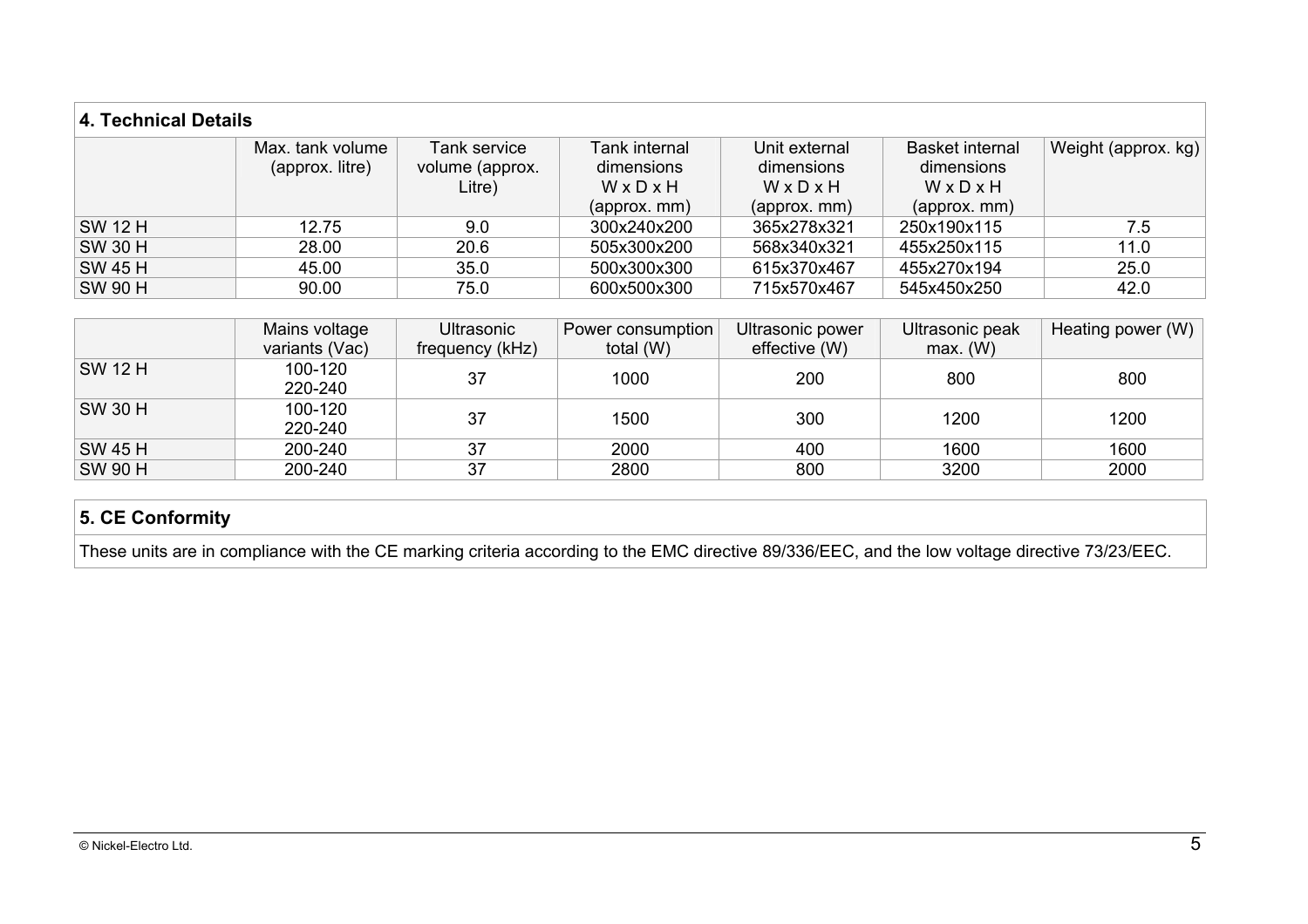# **6. Unit description**



| A  | Operating panel for controlling the unit functions                                                                                                                                                          |
|----|-------------------------------------------------------------------------------------------------------------------------------------------------------------------------------------------------------------|
| B  | Transducer tank                                                                                                                                                                                             |
|    | $C$ Plastic carrying handles for the safe transportation of the unit                                                                                                                                        |
| D  | Turning drain dial allows liquid emptying from the tank.                                                                                                                                                    |
|    | Indicators show position when drain is shut and open                                                                                                                                                        |
| E. | Temperature<br>Temperature range $30^\circ - 80^\circ$ C, variable in 5 °C steps                                                                                                                            |
| F. | LED indicator temperature<br>red during heating up, green when set temperature is reached or exceeded                                                                                                       |
| G. | Time. Settings: short-term operation: 1; 2; 3; 4; 5; 10; 15; 20; 25; 30 min.;<br>permanent operation ∞ for continuous operation.<br>The unit switches off automatically after 12 hours permanent operation. |
|    | $H $ LED indicator for remaining time                                                                                                                                                                       |
| L  | on/off key for switching the unit on and off<br>on/off LED                                                                                                                                                  |
|    | $K$ Press "Play and Stop" buttons: to start and stop ultrasonic operation.<br>Indicator illuminates.                                                                                                        |
| L. | Press "Degas" (manual and Auto-Degas - for the efficient degassing of the<br>cleaning liquid). Indicator illuminates.                                                                                       |
|    | M   Press "Sweep" function for the perfect sound field distribution in the<br>cleaning liquid. Indicator illuminates.                                                                                       |
|    | $N$ Press "Boost" function for an additional increase of the ultrasonic power by<br>approx. 25%. Indicator illuminates.                                                                                     |
|    |                                                                                                                                                                                                             |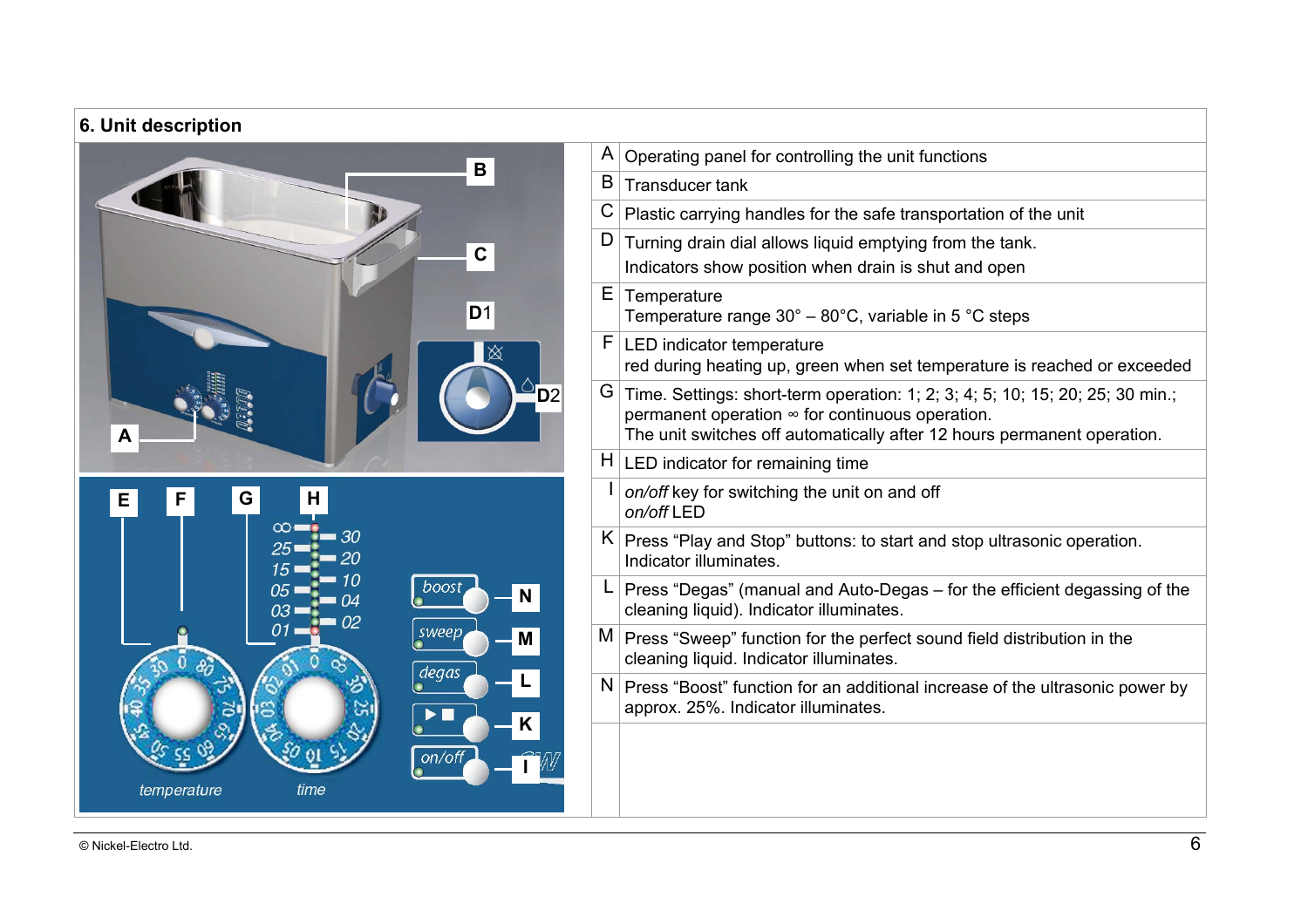| 7. Initial operation / Putting into operation |                                                                                                                                                              |  |  |  |
|-----------------------------------------------|--------------------------------------------------------------------------------------------------------------------------------------------------------------|--|--|--|
| в                                             | 7.1. How to fit the drain tube                                                                                                                               |  |  |  |
|                                               | Unscrew the closing plug (A); turn anti-clockwise.<br>1.                                                                                                     |  |  |  |
|                                               | 2.<br>Screw the supplied tube socket (B) clockwise                                                                                                           |  |  |  |
|                                               | 3.<br>Connect 1/ <sub>2</sub> " bore tube of required length, not included.<br>Fasten the tube with hose clip.                                               |  |  |  |
| D<br>С                                        | 7.2. How to connect the unit to the mains                                                                                                                    |  |  |  |
|                                               | Connect mains input socket with the mains lead set. The mains voltage<br>must correspond with the voltage indicated on the nameplate of the unit.            |  |  |  |
| E<br>F                                        | 7.3. Filling the tank                                                                                                                                        |  |  |  |
|                                               | 1. Fill the tank up to 2/3.<br>Caution: Do not use any solvents or acids!                                                                                    |  |  |  |
|                                               | 2. Add a suitable cleaning chemical; for the concentration follow the<br>instructions on the label.<br>Recommended cleaners: Decon or accessory SW products. |  |  |  |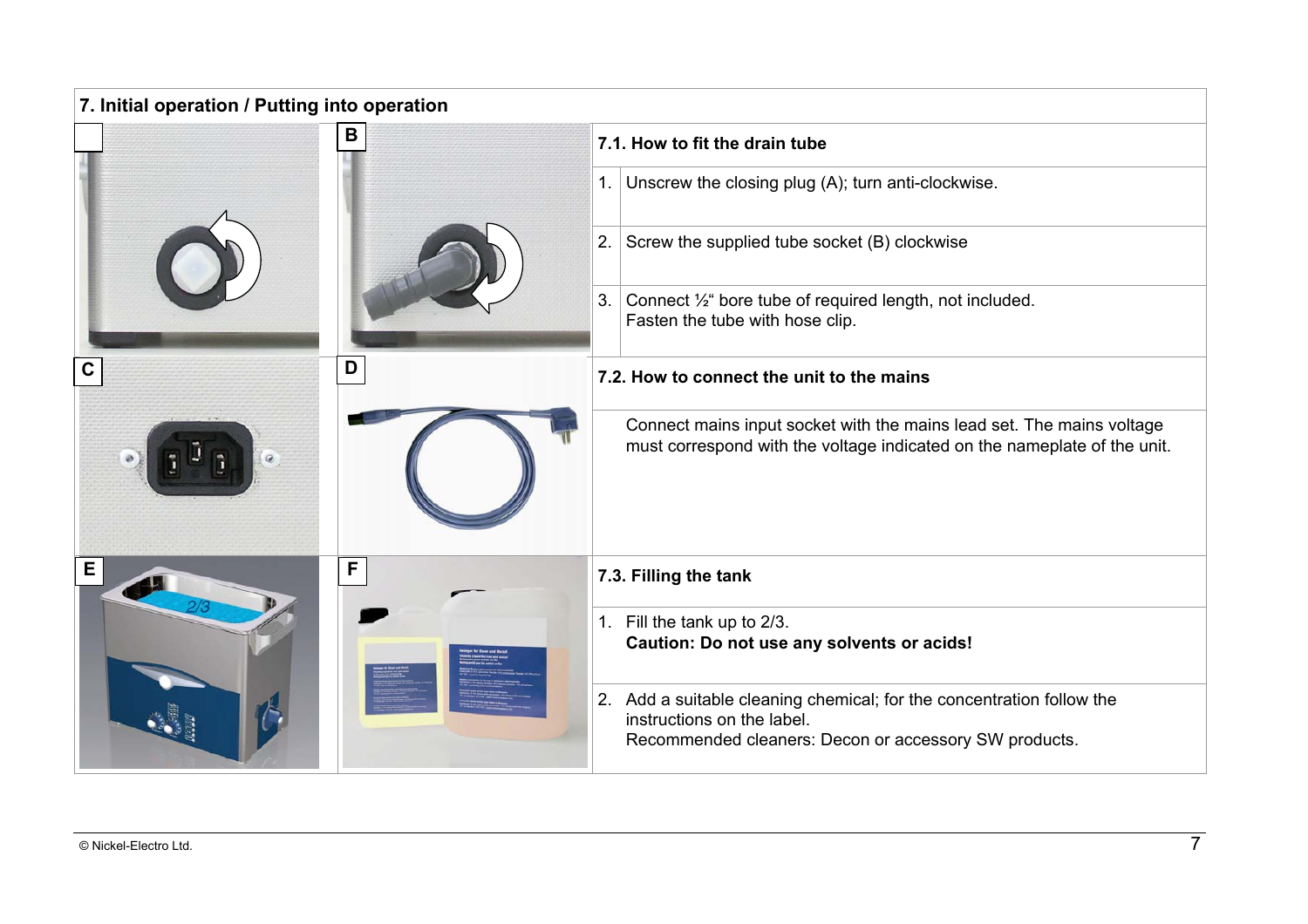#### **8. Operation Intended action Community Community Community Community Community Community Community Community Community Community** Unit switch on / off **Press** *on/off* (I) key. Unit is ready for operation / unit is switched off. Start ultrasonics – no heating Set required cleaning time, turning dial for desired cleaning time **(H)**. Press ►■ to start ultrasonic activity. **(K)** Ultrasonic activity starts. Start ultrasonics – heating Set required cleaning time, turn dial for cleaning time **(H).** Set required temperature. **(F)**. Keep ►■ key **(K)** pressed (> 2 sec.) Heating starts operating. Ultrasonics switches on in intervals (mixing the liquid for even temperature).. As soon as the set temperature is reached the ultrasonics start operating. Cleaning indicator flashes, time runs back. Interrupting ultrasonic operation Turn knob for cleaning time **(H)** to "0" or press ►■ key **(K).** Ultrasonic activity stops Switch on heating starts operating. Set required temperature (F). Set required temperature (F). Switch off heating **Turn set temperature (F)** to "0" position. Heating stops. Switch on Sweep function **Supering the Set required cleaning timet (H)** Set required cleaning timet (H) Press ►■ key **(K)** Press *sweep* key **(M)** Ultrasonic activity starts operating in sweep mode Switch off Sweep function **Press** *Sweep* key **(M)** Switch of Sweep function stops. Ultrasonic activity continues operation in standard operating mode. Switch on Degas function <sup>2)</sup> Set required cleaning time **(H)** Press ►■ key **(K)** Press *degas* key **(L)** Ultrasonics operates in degas mode. Switch off Degas funcion **Press** *degas* key **(L)** Degas function stops. Ultrasonic activity continues in standard operating mode. Switch on Auto-Degas function **Keep** *degas* key (L) pressed (> 2 sec.) Ultrasonics operates in Auto-Degas mode for 10 minutes and then switches off automatically. Switch on Boost function <sup>2)</sup> Set required cleaning time **(H)** Press ►■ key **(K)** Keep *boost* key **(N)** Ultrasonics operate in boost mode. Switch off Boost function **Press** *boost* key **(N)** Network **Press** *boost* key **(N)** Ultrasonics now in standard mode 2) Sweep, Degas, Boost cannot be operated at the same time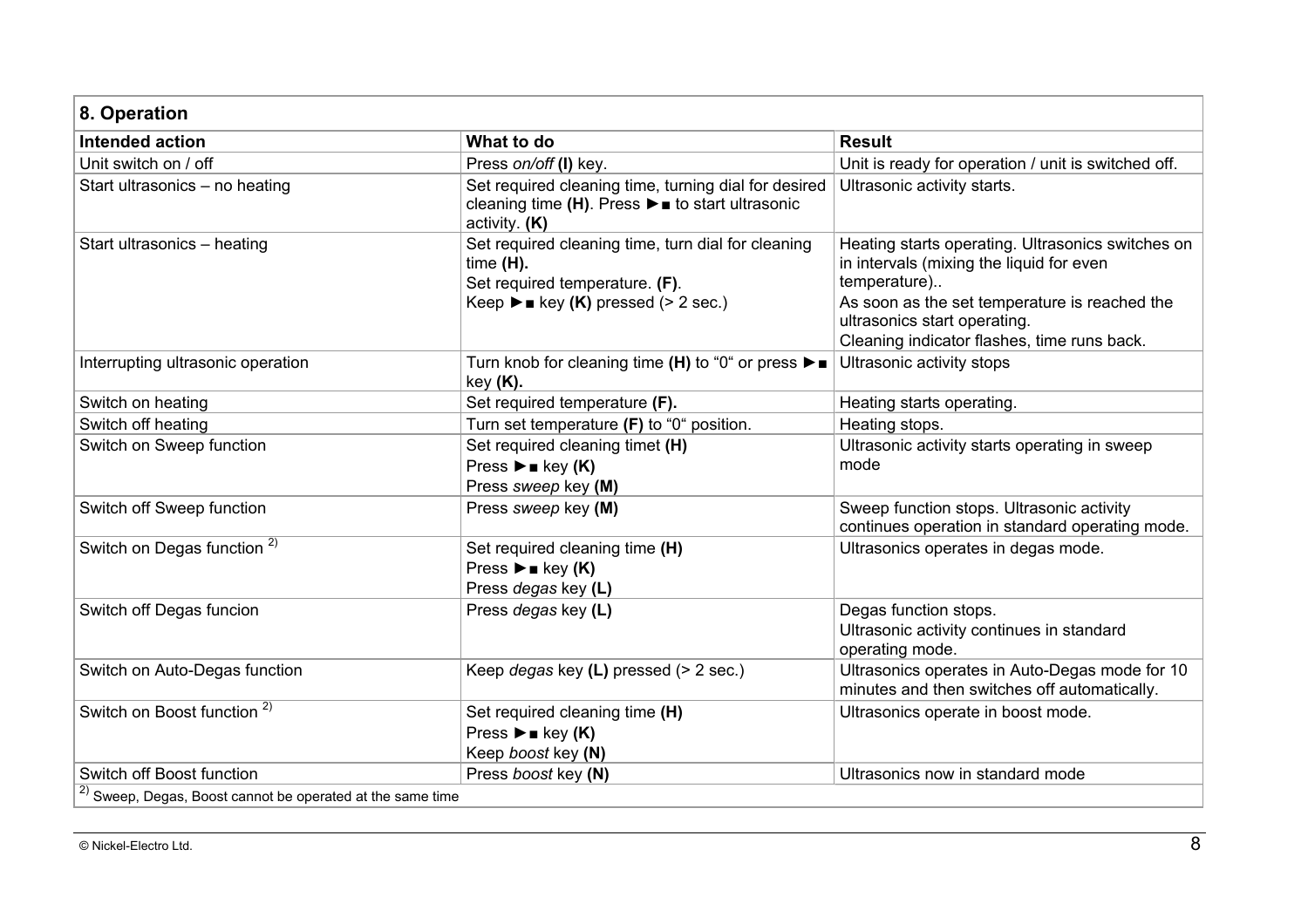|    | 9. Cleaning Process                                                                                                                  |  |  |
|----|--------------------------------------------------------------------------------------------------------------------------------------|--|--|
|    | Observe general laboratory safety warnings!<br>Ultrasonic activity can damage sensitive surfaces over prolonged periods.             |  |  |
| 1. |                                                                                                                                      |  |  |
|    | If necessary for the cleaning task at hand, pre-heat the liquid (in units with heating).                                             |  |  |
| 2. | When the cleaning liquid has been freshly mixed switch on the Degas / Auto-Degas function for degassing the liquid (approx. 10 min). |  |  |
| 3. | Immerse the cleaning items into the cleaning liquid. Do not place any items or containers directly onto the tank floor.              |  |  |
|    | Use either a cleaning basket, a beaker (filled with water + cleaning chemical) or hang the items into the liquid.                    |  |  |
| 4. | Set the cleaning time – switch on the ultrasound.                                                                                    |  |  |
| 5. | If required switch on the sweep function (for the intensive cleaning of large items and for robust surfaces).                        |  |  |
| 6. | Monitor the cleaning process: Check the cleaning result by visual inspection. Repeat the cleaning process if necessary.              |  |  |
| 7. | Rinse the cleaned items after the cleaning and dry if necessary.                                                                     |  |  |

|                | 10. Maintenance / Care / Repair                                                                                                                                                                                        |  |  |  |  |
|----------------|------------------------------------------------------------------------------------------------------------------------------------------------------------------------------------------------------------------------|--|--|--|--|
|                | <b>Caution!</b> Pull the mains plug before you carry out any maintenance and care works! Do not put the unit under water!<br>For repair return the unit to your supplier or to the manufacturer.                       |  |  |  |  |
| $\blacksquare$ | Electrical safety: Regularly check the housing and the mains cable for damage to avoid electrical accidents.                                                                                                           |  |  |  |  |
|                | Care of transducer tank: Lime deposits in the stainless-steel tank can be removed gently, e.g. by SW-C T 5 (operate the unit with water<br>+ concentrate). Do not use any scouring media!                              |  |  |  |  |
|                | Care of housing: Depending on their kind, contaminations can be removed with a mild household cleaner or decalcifier (wipe with wet<br>cloth).                                                                         |  |  |  |  |
|                | <b>Disinfection:</b> If the unit is operated in the medical and sanitary sector it is necessary to disinfect the transducer tank and the surfaces<br>regularly for hygienic purposes (standard surface disinfectants). |  |  |  |  |

| 11. Putting out of operation and waste disposal |                                              |  |
|-------------------------------------------------|----------------------------------------------|--|
| حص<br>ℕ                                         | The unit and its components can be recycled. |  |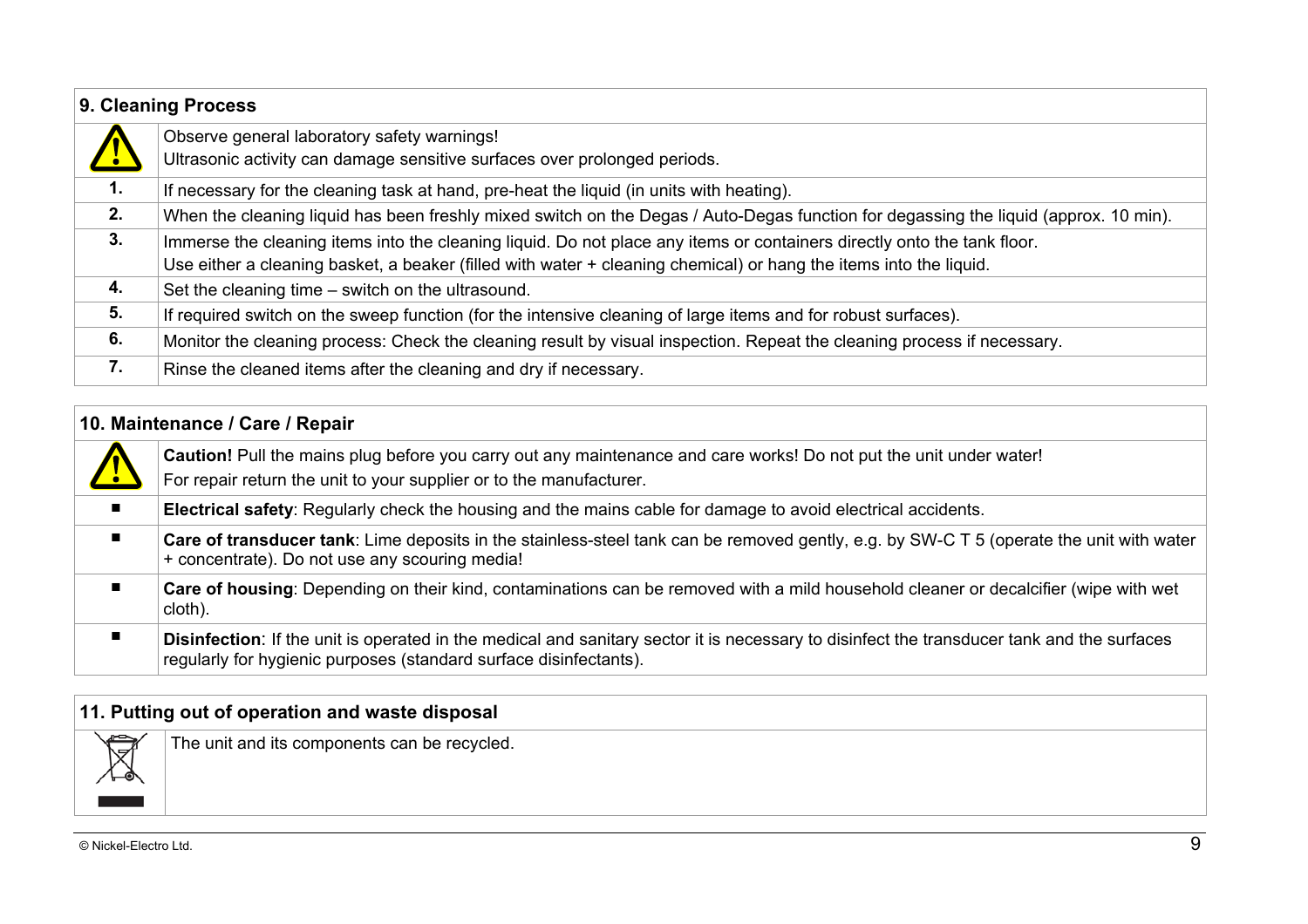## **12. Portable Appliance Testing**



When testing, ensure testing is conduced by a qualified person.

# **13. Warranty**

Our service engineers are fully trained in the assembly, calibration and servicing of all Clifton instrumentation.Products can be returned to our comprehensively equipped service centre where a fast and efficient turnaround is guaranteed:

Service Department, Nickel Electro Limited, Oldmixon Crescent, Weston-super-Mare, North Somerset BS24 9BL, UK. Tel +44 (0)1934 626691 Fax +44 (0)1934 630300.

| 14. Manufacturer's Contact Address |
|------------------------------------|
| <b>Nickel-Electro Limited</b>      |
| <b>Oldmixon Crescent</b>           |
| Weston-super-Mare                  |
| North Somerset                     |
| <b>BS24 9BL</b>                    |
| United Kingdom                     |
| Phone +44 (1934) 626691            |
| Fax +44 (1934) 630300              |
| sales@nickel-electro.co.uk         |
| Steve.y@nickel-electro.co.uk       |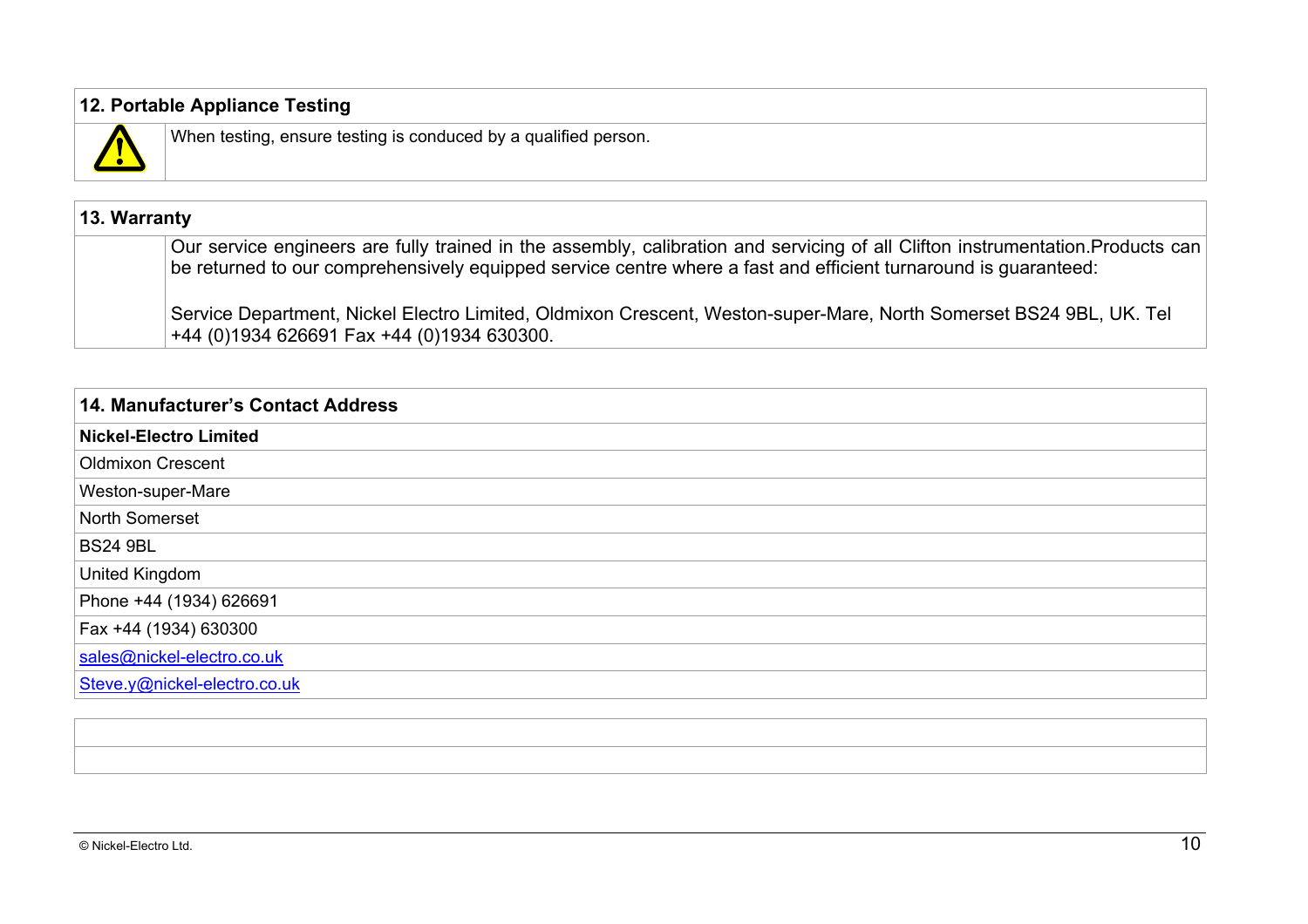| <b>15. Accessories</b> |                                                                   |  |
|------------------------|-------------------------------------------------------------------|--|
| $LD-12$                | Flat One Piece Moulded Plastic Lid to suit 12 Litre Capacity Bath |  |
| $LD-30$                | Flat One Piece Moulded Plastic Lid to suit 30 Litre Capacity Bath |  |
| $LD-45$                | Flat One Piece Stainless steel Lid to suit 45 Litre Capacity Bath |  |
| $LD-90$                | Flat One Piece Stainless steel Lid to suit 90 Litre Capacity Bath |  |
| <b>BSK-12</b>          | Stainless Steel Wire Basket to suit 12 Litre Ultrasonic Bath      |  |
| <b>BSK-30</b>          | Stainless Steel Wire Basket to suit 30 Litre Ultrasonic Bath      |  |
| <b>BSK-45</b>          | Stainless Steel Wire Basket to suit 45 Litre Ultrasonic Bath      |  |
| <b>BSK-90</b>          | Stainless Steel Wire Basket to suit 90 Litre Ultrasonic Bath      |  |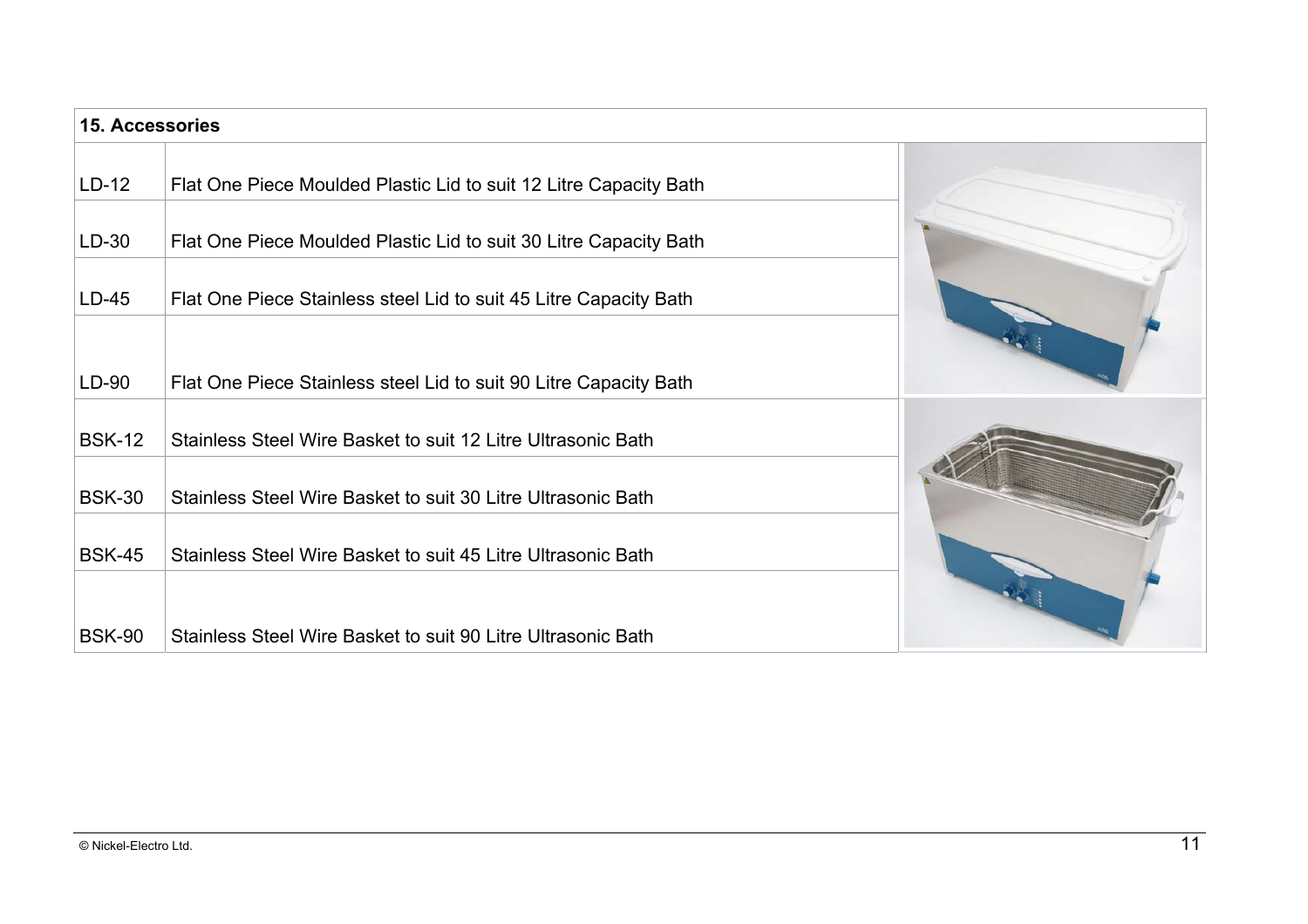| SW-CL1             | Acid foam-inhibited cleaning concentrate Removes aqueous cooling emulsions after mechanical treatment, light mineral<br>greases and oils, fingerprints, dust as well as deposited calcinations. Suitable for all surfaces made of metal (including<br>aluminium & aluminium alloys), glass, ceramic and plastic materials. 2.5 litres.                                                                                                                                                      |  |  |
|--------------------|---------------------------------------------------------------------------------------------------------------------------------------------------------------------------------------------------------------------------------------------------------------------------------------------------------------------------------------------------------------------------------------------------------------------------------------------------------------------------------------------|--|--|
| SW-CL <sub>2</sub> | Neutral foam-inhibited cleaning concentrate Removes grease and oil, fingerprints and dust as well as deposited lime soaps.<br>Suitable for all surfaces made of metal (including aluminium & light metal alloys), glass, ceramic, plastic and mineral<br>materials. 2.5 litres.                                                                                                                                                                                                             |  |  |
| SW-CL3             | Alkaline foam-inhibited cleaning concentrate Removes light greases and oils, paper labels and markings, calcinations and<br>lime soaps, fingerprints and dust. Suitable for surfaces made of glass, metal, ceramic and plastic materials. Check light<br>metals for compatibility before. 2.5 litres.                                                                                                                                                                                       |  |  |
| SW-C L4            | Strong acid foam-inhibited cleaning concentrate Removes rust, lime, metal oxides, flux, mineral oils and greases, fingerprints<br>and dust. Suitable for surfaces made of metal, glass, ceramics, and plastics. 2.5 litres.                                                                                                                                                                                                                                                                 |  |  |
| SW-CL5             | Aqueous, surfactant-free, ammonia-containing cleaning concentrate Removes light oils/greases, fingerprints, dust. Suitable<br>for surfactant-free cleaning of laboratory instruments made of glass. Especially for: outlet-calibrated volume measuring<br>vessels (pipettes, burettes, measuring cylinders), as well as laboratory instruments made of glass, stainless-steel, ceramics<br>and plastics used for the volumetric measuring analysis. Not suitable for aluminium. 2.5 litres. |  |  |
|                    |                                                                                                                                                                                                                                                                                                                                                                                                                                                                                             |  |  |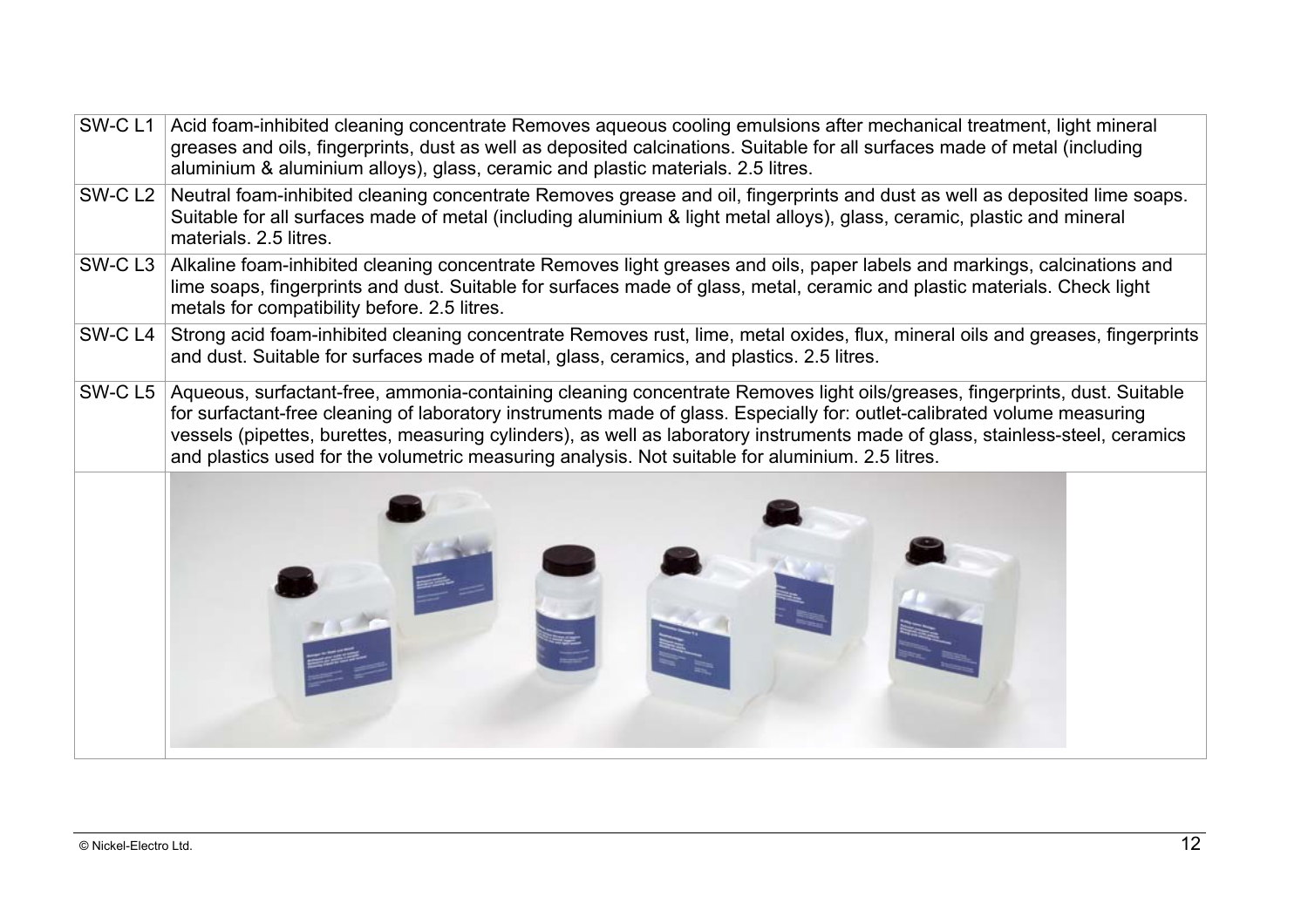| 16. Spares |                          |  |
|------------|--------------------------|--|
| 100 086    | Control PCB for SW30H    |  |
| 100 587    | Control PCB for SW45H    |  |
| 100 059    | Fuse for Control PCB     |  |
| 100 171    | <b>RFI Filter PCB</b>    |  |
| 100 200    | Fuse T15A for RFI Filter |  |